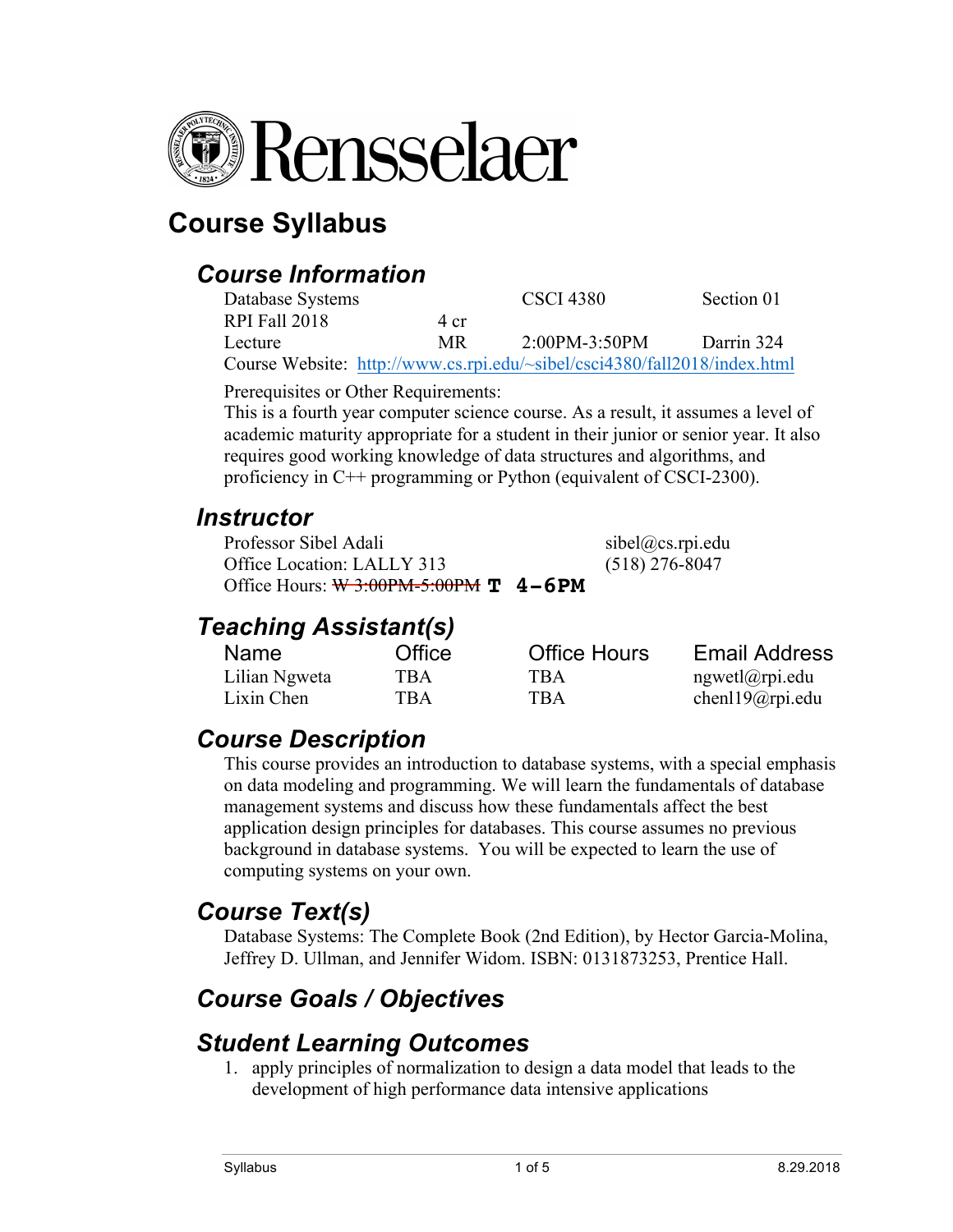- 2. write correct and efficient code that implements application logic for high throughput data operations
- 3. apply understanding of the internals of database management systems to proper tuning of the data model, code and storage methods

| Assessment | Due Date         | Learning Outcome #s |
|------------|------------------|---------------------|
| Homework   | Every week       | 1, 2, 3             |
| Exam       | 2 in-class exams | 1, 2, 3             |
|            | in a semester,   |                     |
|            | final exam       |                     |
|            | during finals    |                     |
|            | week             |                     |
| Quiz       | Roughly every    | 1, 2, 3             |
|            | week             |                     |

#### *Course Assessment Measures*

#### *Grading Criteria*

Quizzes (14%), Homeworks (36%), Midterms (15% each), Comprehensive Final Exam (20%).

To pass this course, you must get an unweighted average of 60 in your midterm and final exams regardless of your homework and quiz grades. This is a firm rule and will be determined by the test average rounded to the nearest integer. Exceptions will not be made.

There will be regular in class quizzes. The expected frequency is once every week. Two of the lowest quiz grades will be dropped. The quizzes will count for 14% of your final grade.

There will be homeworks roughly every week. The homeworks will count for 36% of your total grade. Some homeworks will be programming projects. Please see below for homework grading policy.

I will use the following chart to convert your year-end average to a letter grade.

A : 93-100, A-: 90-92 , B+: 87-89, B : 83-86, B-: 80-82, C+: 77-79, C : 73-76, C-: 70-72, D+: 67-69, D : 60-66, F : 0-59

I reserve the right to lower these cutoff points, but I will never raise them.

#### *Attendance Policy*

You are not required to attend the classes, but you are responsible for knowing the topics covered and any announcements made in class and attend the quizzes. Missed quizzes cannot be made up even with a valid excuse. If you have an extended absence, talk to the professor.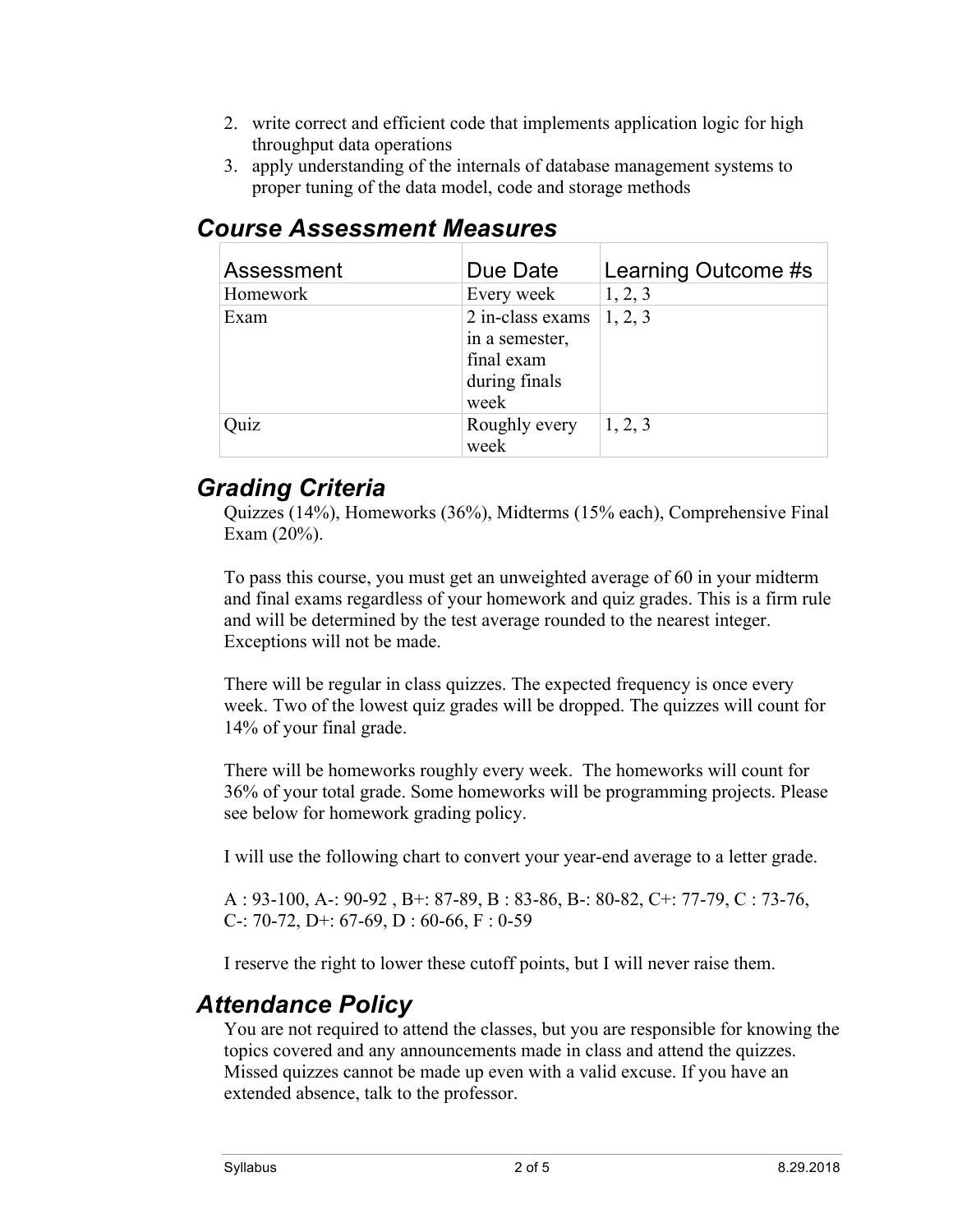#### *Other Course Policies*

You are responsible for all the information posted in this syllabus including the course policies as well as any announcements made in class or posted on Piazza. You must use Piazza for all course related questions.

You are expected to communicate to the instructor any issue regarding your performance in the class ahead of time. This includes absence from exams, late homeworks, inability to perform an assigned task, problems with your group members, the need for extra time on exams, etc. You should be prepared to provide sufficient proof of any circumstances on which you are making a special request as outlined in the Rensselaer Handbook of Student Rights and Responsibilities.

As part of the course material, you are expected to learn how to use a number of software products and frameworks. You will be given sufficient advance notice of such expectations and links to the appropriate study material. You are responsible for learning the software needed for the class.

Homework Policy: Homeworks in this class are optional. If you skip a homework, your next exam's point value will be incremented by the point value of the homework. Point value of each homework will be given at each assignment. If you submit a homework, you accept that the homework grade will count towards your final grade. You may not ask a homework grade to be excluded from your grade computation once you submit it.

Late Homework Policy: Late assignments create an extra burden on your TA and delay the discussion of the solutions in class. Late homeworks will not be accepted. Homework assignments must be submitted electronically by the given deadline.

Grade Appeal Policy: If you disagree with the grading on a homework, you should appeal to the TA first to maintain consistency in grading. If you are not satisfied with the outcome, then you should appeal to the instructor. For exam grading, appeal directly to the instructor. Appeals must be made within one week after the specific grade is returned.

Taking Exams: All exams will be open book and open notes. You may not use any electronic tools during exams including cell phones, tablets and calculators, and you may not share your notes with anybody during exams. If you will be absent from exams or have other circumstances requiring exceptions, you must get an official excuse from the Student Experience office (se@rpi.edu).

#### *Academic Integrity*

Student-teacher relationships are built on trust. For example, students must trust that teachers have made appropriate decisions about the structure and content of the courses they teach, and teachers must trust that the assignments that students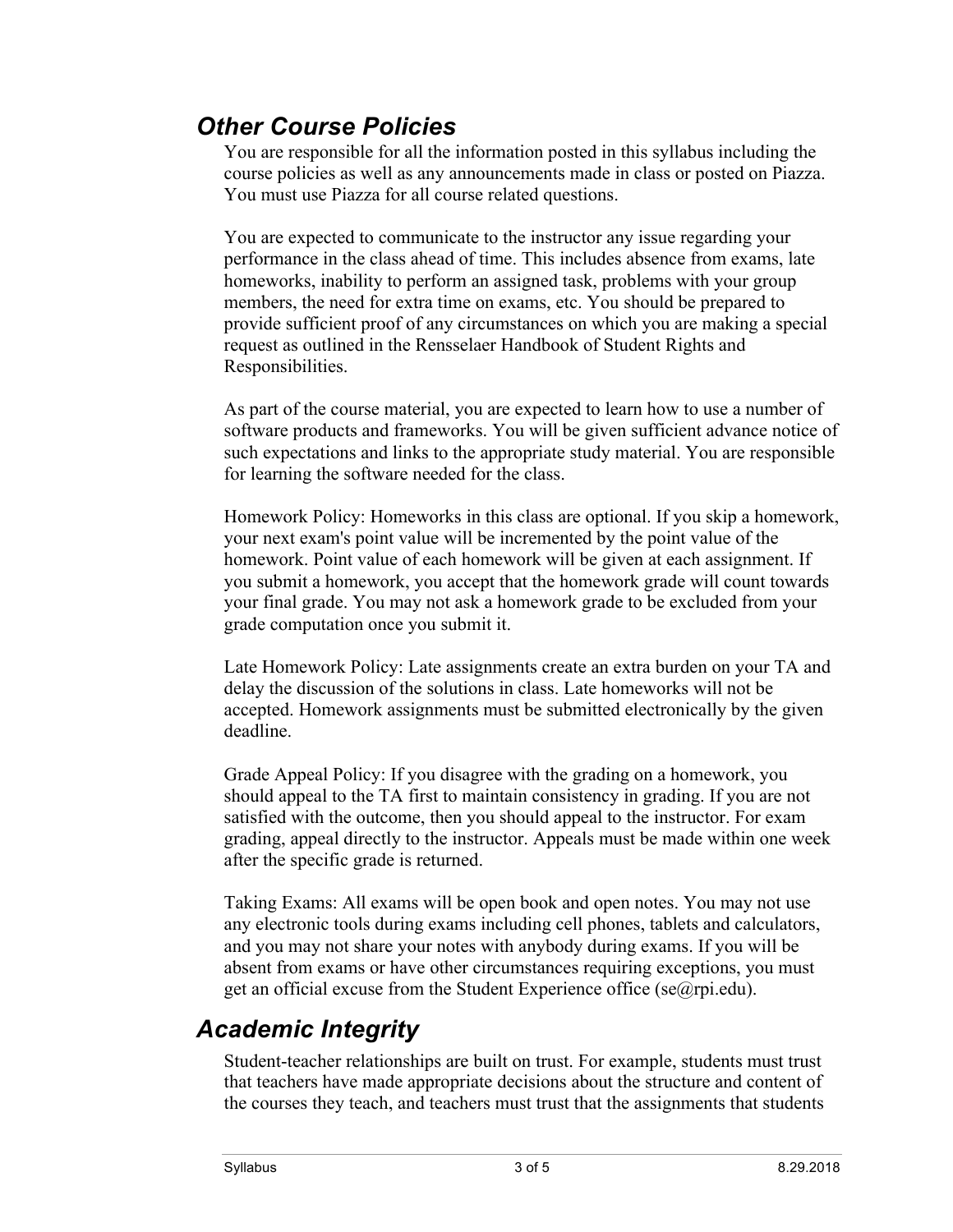turn in are their own. Acts that violate this trust undermine the educational process. The Rensselaer Handbook of Student Rights and Responsibilities defines various forms of Academic Dishonesty and you should make yourself familiar with these. In this class, all assignments that are turned in for a grade must represent the student's own work. In cases where help was received, or teamwork was allowed, a notation on the assignment should indicate your collaboration.

Cheating and Academic Dishonesty will not be tolerated. All your course work should provide an honest effort in solving the assigned problem by yourself (and by your group partners for group assignments). You are allowed to work with other students in designing algorithms, in interpreting error messages, in discussing strategies for finding bugs, but NOT in writing code or writing down solutions. Even if you discuss the problems with other students (or other teams), you should write down your own solution or program (without looking at any written solution) when turning in an assignment.

You may not share, copy, or discuss in detail code or solutions while writing it or afterwards. You may not show your code or solutions to other students as a means of helping them. You may not leave online, printed copies or drafts of your solutions in publicly accessible areas, such as labs, workstations, dorms, etc. You may not post complete or partial answers to homeworks in any public forum, especially on Piazza before the due date to make sure all students had a chance to work on the problems on their own. You may not give other students access to your solutions on paper, online, on the cloud, leaving copies of your solutions on public printers, keeping your computers unlocked or not password protected or giving your passwords to another student.

If you are found to have cheated on a homework, you will receive a zero on the given homework. Furthermore, you will no longer be allowed to submit future homeworks for credit. All remaining homework points will be transferred to exams. The penalty is the same whether you have given your own solutions or taken solutions from someone.

Note that you may not post homeworks in online forums or pay for others to solve your homeworks. This type of cheating will result in an immediate failing grade in this course.

Cheating in exams will result in an immediate failing grade in this course and will be immediately reported to the Dean of Students.

If you have any question concerning this policy before submitting an assignment, please ask for clarification.

There may be changes to the policies, deadlines and list of topics described in the syllabus. You can expect me to give you reasonable notice of any changes. All changes will be announced in class.